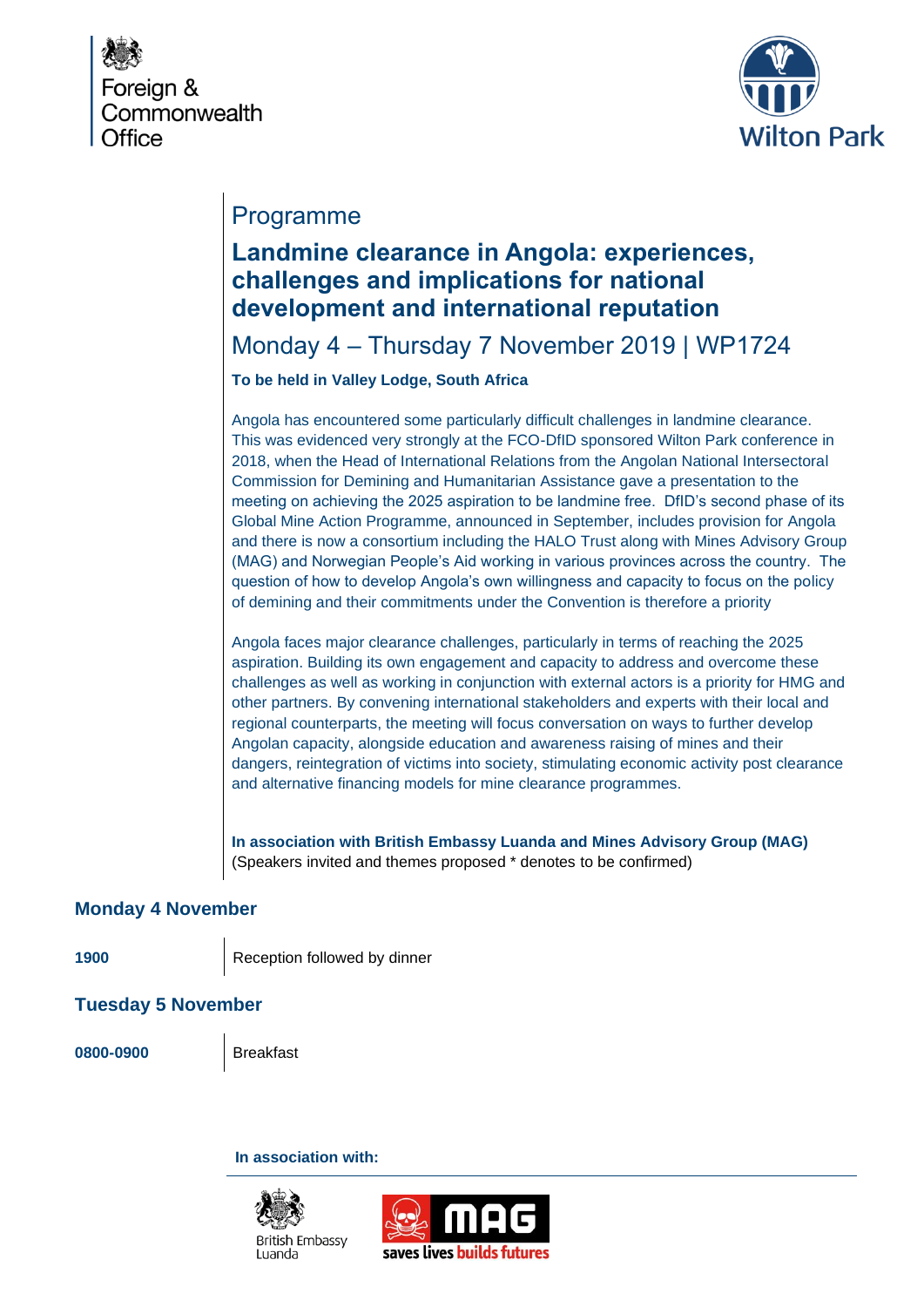| 0900-0915 | <b>Welcome and introduction</b>                                                                                                                                                                                                                                                               |
|-----------|-----------------------------------------------------------------------------------------------------------------------------------------------------------------------------------------------------------------------------------------------------------------------------------------------|
|           | <b>Mark Smith</b><br>Senior Programme Director, Wilton Park, Steyning                                                                                                                                                                                                                         |
|           | <b>Jessica Hand</b><br>HM Ambassador to Angola and São Tomé e Príncipe, Luanda                                                                                                                                                                                                                |
| 0915-1015 | 1. Keynote addresses: Angola's 2025 aspiration: state of play and<br>challenges to come                                                                                                                                                                                                       |
|           | General Santana André Pitra Petroff<br>President, National Intersectoral Commission for Demining and Humanitarian Assistance,<br>Luanda                                                                                                                                                       |
|           | <b>General Lucio Goncalves Amaral</b><br>Secretary of State for Social Affairs, Luanda                                                                                                                                                                                                        |
| 1015-1100 | Photograph followed by tea/coffee                                                                                                                                                                                                                                                             |
| 1100-1300 | 2. Angola: The mine action programme's strategic orientation:<br>opportunities and challenges                                                                                                                                                                                                 |
|           | What is needed, and from whom, to implement an independent Angolan strategy for<br>successful demining?                                                                                                                                                                                       |
|           | <b>Adriano Gonçalves</b><br>Head of International Relations, National Intersectoral Commission for Demining and<br>Humanitarian Assistance, Luanda                                                                                                                                            |
|           | Åsa Massleberg<br>Adviser, Strategic Management, Geneva International Centre for Humanitarian Demining<br>(GICHD), Geneva                                                                                                                                                                     |
| 1300-1430 | Lunch                                                                                                                                                                                                                                                                                         |
| 1430-1600 | 3. Reintegration for victims in the post-clearance economy                                                                                                                                                                                                                                    |
|           | With an estimated 88,000 victims in Angola, what is needed to re-skill and re-integrate<br>survivors into the post-clearance workforce? What would a strategy for sustainable<br>inclusion of victims and survivors? How can strategies be tailored for transferrable skills,<br>gender, etc? |
|           | <b>Margaret Orech</b><br>Director, Uganda Landmine Survivor Association, Kampala                                                                                                                                                                                                              |
|           | *Florinda André<br>Head of Department, National Intersectoral Commission for Demining and Humanitarian<br>Assistance (CNIDAH), Luanda                                                                                                                                                         |
| 1600-1630 | Tea/coffee                                                                                                                                                                                                                                                                                    |
| 1630-1800 | 4. Post-clearance economic stimulation                                                                                                                                                                                                                                                        |
|           | What is needed and in what areas for the stimulation of economic activity, especially for<br>Angola's rural poor?                                                                                                                                                                             |
|           | <b>Alex Vines</b><br>Research Director, Risk, Ethics and Resilience; Head, Africa Programme, Chatham<br>House, London                                                                                                                                                                         |
|           | Sarah Njeri<br>Research Associate, Africa Leadership Centre, School of Global Affairs, King's College<br>London                                                                                                                                                                               |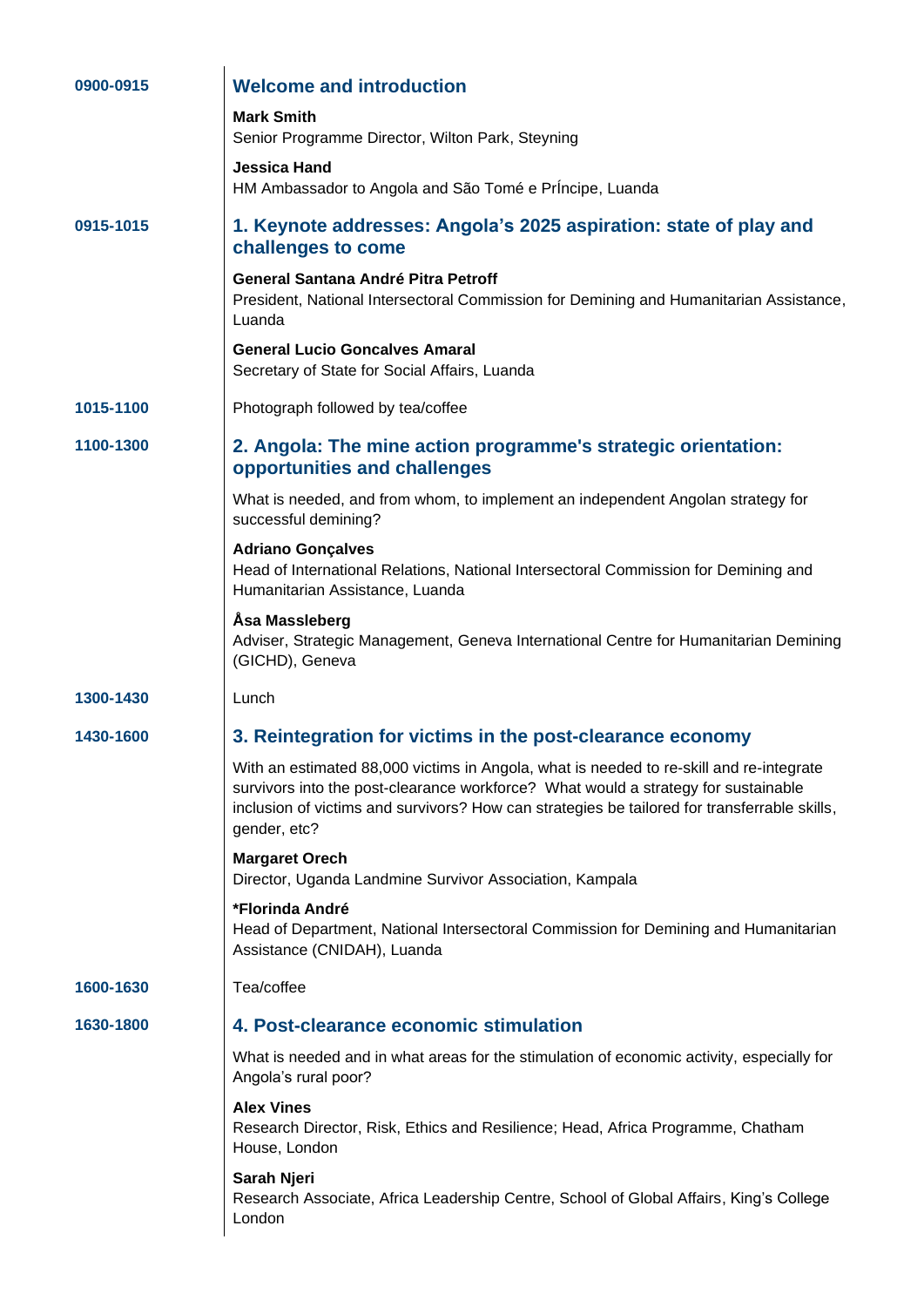1830 **Reception followed by dinner** 

## **Wednesday 6 November**

| 0800-0845 | <b>Breakfast</b>                                                                                                                                                                                                                                                |
|-----------|-----------------------------------------------------------------------------------------------------------------------------------------------------------------------------------------------------------------------------------------------------------------|
| 0915-1045 | 5. The evolving funding models and donors                                                                                                                                                                                                                       |
|           | <b>Stanley Brown</b><br>Acting Deputy Assistant Secretary, Bureau of Political Military Affairs, Director, Office of<br>Weapons Removal and Abatement (PM\WRA), US Department of State, Washington DC                                                           |
|           | Koen Höcker<br>Foreign Policy Officer, Directorate Stability and Humanitarian Aid Department, Ministry of<br>Foreign Affairs, The Hague                                                                                                                         |
| 1045-1115 | Tea/coffee                                                                                                                                                                                                                                                      |
| 1115-1245 | 6. Non-traditional actors and funding models                                                                                                                                                                                                                    |
|           | With an estimated \$40m needed annually to achieve the 2025 aspiration, and a draw<br>down in sponsorship from traditional funders, what new financing mechanisms are<br>needed and from whom?                                                                  |
|           | <b>Karen-Marie Hyland</b><br>Vice President, Communications and External Affairs, BP Angola, Luanda                                                                                                                                                             |
|           | <b>Camille Wallen</b><br>Director of Strategy, The HALO Trust, Dumfries                                                                                                                                                                                         |
| 1300-1415 | Lunch                                                                                                                                                                                                                                                           |
| 1430-1600 | <b>7. Breakout groups</b>                                                                                                                                                                                                                                       |
|           | (i) What will Angola do/need to do before and at the Review Conference?<br>(ii) What can the international community do to assist now and at the Review<br>Conference?<br>(iii) What does Angola need from the Review in order to progress its clearance goals? |
|           | <b>Facilitators</b>                                                                                                                                                                                                                                             |
|           | Jeanette Dijkstra<br>Country Director, Mines Advisory Group (MAG), Luanda                                                                                                                                                                                       |
|           | <b>Ralph Legg</b><br>Programme Manager, Angola Programme, The HALO Trust, Luanda                                                                                                                                                                                |
|           | Robert Iga Afedra<br>Capacity Development Adviser, Norwegian Peoples Aid, Luanda                                                                                                                                                                                |
| 1600-1630 | Tea/coffee                                                                                                                                                                                                                                                      |
| 1630-1730 | 8. Report from working groups                                                                                                                                                                                                                                   |
|           | Each working group will report back in a plenary session where participants will have the<br>opportunity to discuss their findings.                                                                                                                             |
| 1730-1800 | Tea/coffee                                                                                                                                                                                                                                                      |
| 1800-1815 | 9. Evaluation survey                                                                                                                                                                                                                                            |
|           | Completion of online survey                                                                                                                                                                                                                                     |